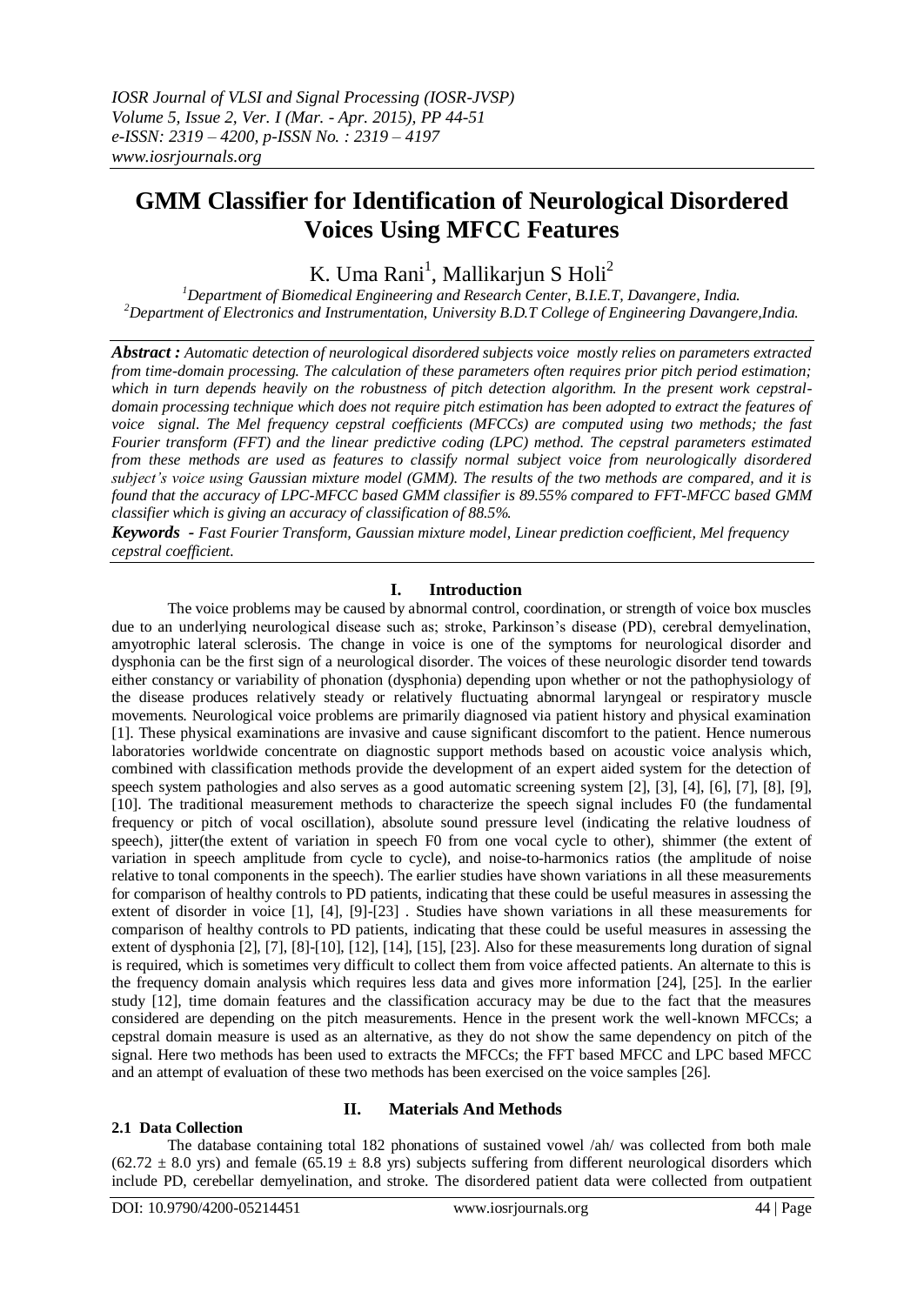wing of Neurology Department, J.S.S. Hospital, Mysore. The controlled group consist of 98 phonations of sustained vowel /ah/ from both male and female subjects who were not complaining any voice problems and their age matching with that of patient group. For this study, approval is obtained from the hospital ethical committee.

Voice signals are recorded as per the standards through a microphone at a sampling frequency of 44,100 Hz using a 16-bit sound card in a laptop computer with a Pentium processor [27], [28]. The microphone to mouth distance was at 5 cm and the subjects were asked to phonate the vowels /ah/ for at least 3 sec at a comfortable level. Further, a steady portion of the signal of 1.5 sec duration was selected for the acoustic analysis. All the recordings were done in mono-channel mode and saved in WAVE format on the hard disk and acoustic analysis were done on these recordings.

## **2.2 Feature Extraction**



**Fig.1** Framing of the voice signal.

The foremost step involved in feature extraction is to extract vectors of features which are uniformly spaced in the time domain based voice sample waveform. For this the framing [29] of the waveform is done as shown in fig. 1.

# **2.2.1 Pre- emphasis**

The speech production system of human has the tendency of attenuating the high frequencies, hence to emphasise on the higher frequencies a  $1<sup>st</sup>$  order high pass filter with filter function given by eq. (1) is used.

$$
y(t) = x(t) - 0.97x(t-1)
$$
 (1)

Where  $x(t)$  is the input voice and  $y(t)$  is the output.

## **2.2.2 Framing**

The time-domain waveform is divided into overlapping fixed duration segments called frames. Here frames of 20 ms with 10 ms overlap is considered as shown in fig.1. [26], [30].

# **2.2.3 Windowing**

The framing operation has a rectangular window effect which will generate undesirable spectral artefacts. Thereby each frame is multiplied by a window function to smooth the effect by tapering each frame at the beginning and end edges (Hamming window). This tapered window function creates a smoother and less distorted spectrum.

## **2.2.4 MFCC Features**

The acoustic measurement of voice can be carried out in two dominant methods. First, the parametric modelling approach which is used to develop a model which matches closely the resonant structure of the human vocal tract that produces the corresponding voice/speech sound. This is derived from LPC analysis. The second is the nonparametric modelling method; the basis for this method is the human auditory perception system. The FFT based MFCCs are used to have knowledge on the human auditory perception system [30]. The term mel refers to a kind of measurement related to perceived frequency scale. The mapping between the real frequency scale (Hz) and the perceived frequency scales (mels) is approximately linear below 1 kHz and logarithmic at higher frequencies. The bandwidth of the critical band varies according to the perceived frequency.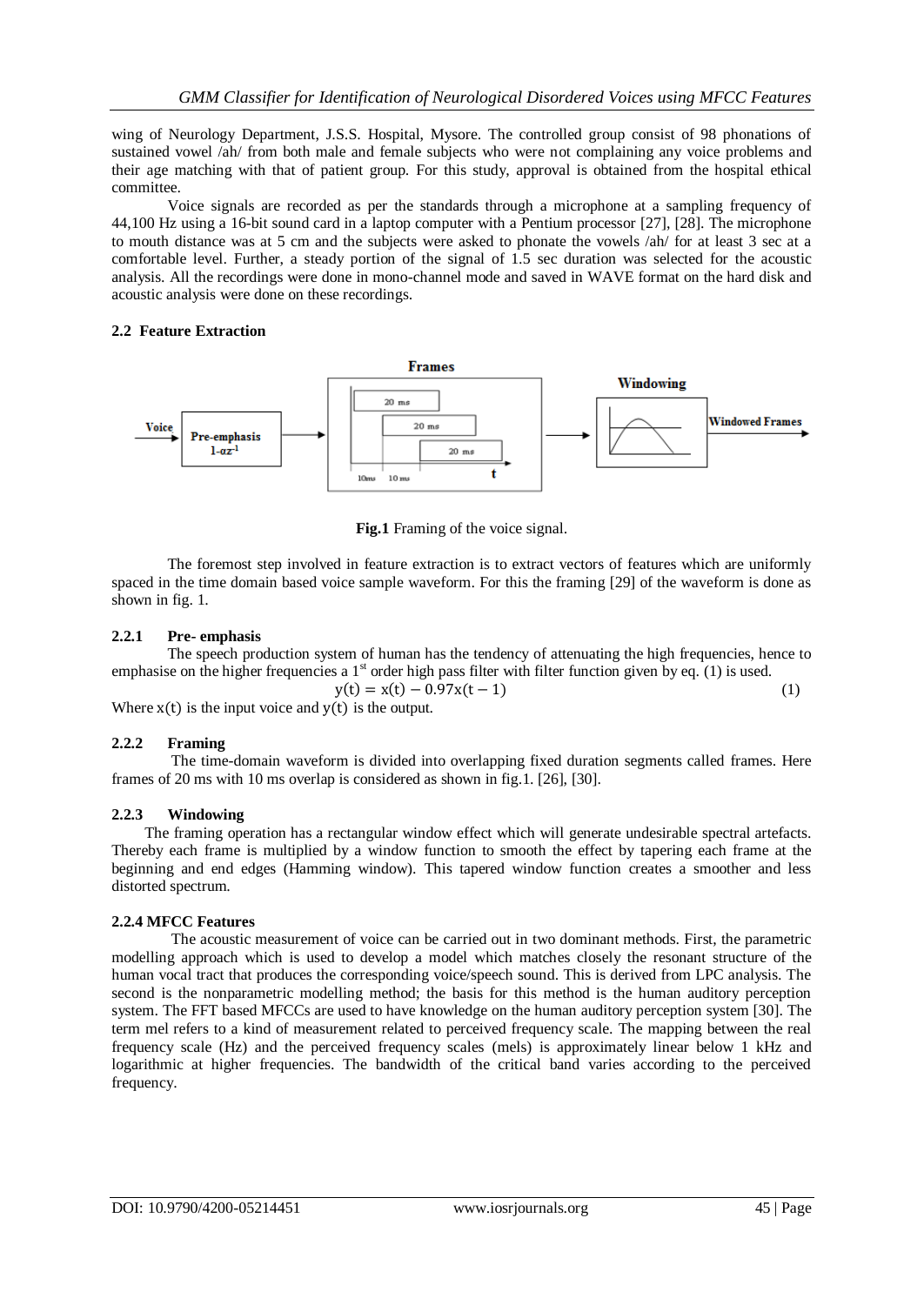

**Fig.2:** Extraction of MFCC features using FFT and LPC method

The MFCC parameters were calculated for both normal and neurological subjects for a dimension of 13. Figure 2 shows the extraction of MFCC parameters. The left hand flowchart in the figure shows the calculation of the conventional FFT based MFCCs. The right hand flowchart shows the LPC based MFCCs method. In our earlier work [31], we have discussed in detail the methodology of conventional FFT-MFCCs parameters calculation. In this, work the LPC-MFCCs were computed using the method as shown in fig.2. Here the LPC spectral estimate is of the spectral envelope of an AR filter resulting from a 10th order LPC analysis. In order to provide a representation of the speech signal, which is, as similar as possible for the conventional FFT based MFCC method, reconstruction of the spectral envelope from the LPC coefficients are done and the residual signal energy is used to scale them back to their original energy level. Thirteen MFCCs were derived from the log of the mel bank outputs using the discrete cosine transform (DCT). Cepstral mean subtraction (CMS) was applied as a channel normalization technique [26], [30]. The variation of MFCCs from frame to frame of normal and neurological disordered voices is shown in fig.3 In the case of normal voice, it can be observed that the variation of the coefficients from frame to frame is static whereas in case of neurological disordered voice the variation is dynamic. This may be due to the fact that the impulses from the brain neurons of the neurologically disordered subjects are randomly varying.

Fig. 4 shows the spectrum of a voice signal. The most prominent difference between LPC and FFT spectral estimators is related to the way in which they describe spectral peaks and valleys. The LPC estimation of a spectrum which is a parametric representation yields a spectral envelope with good description of the peaks and valleys in the spectrum which describes the energy level of the signal. This spectral envelope marks the peaks of the formants of the voice frame as shown in fig. 4. Hence, it can be said that the LPC will enhance the formant energy which may be a predominant descriptive feature for identification of neurological disordered voice [30]. Hence, in the present work both FFT based MFCCs and LPC based MFCCS are considered as the features to GMM classifier for a comparative study. Figure 5 shows an important observation in the power spectrum of the collected data sample, that is, the formants energy of neurological disordered voice is more compared to normal voice. This may be due to the existence of vocal pathology; the subject has to use more amount of energy to produce the desired level of voice signal.



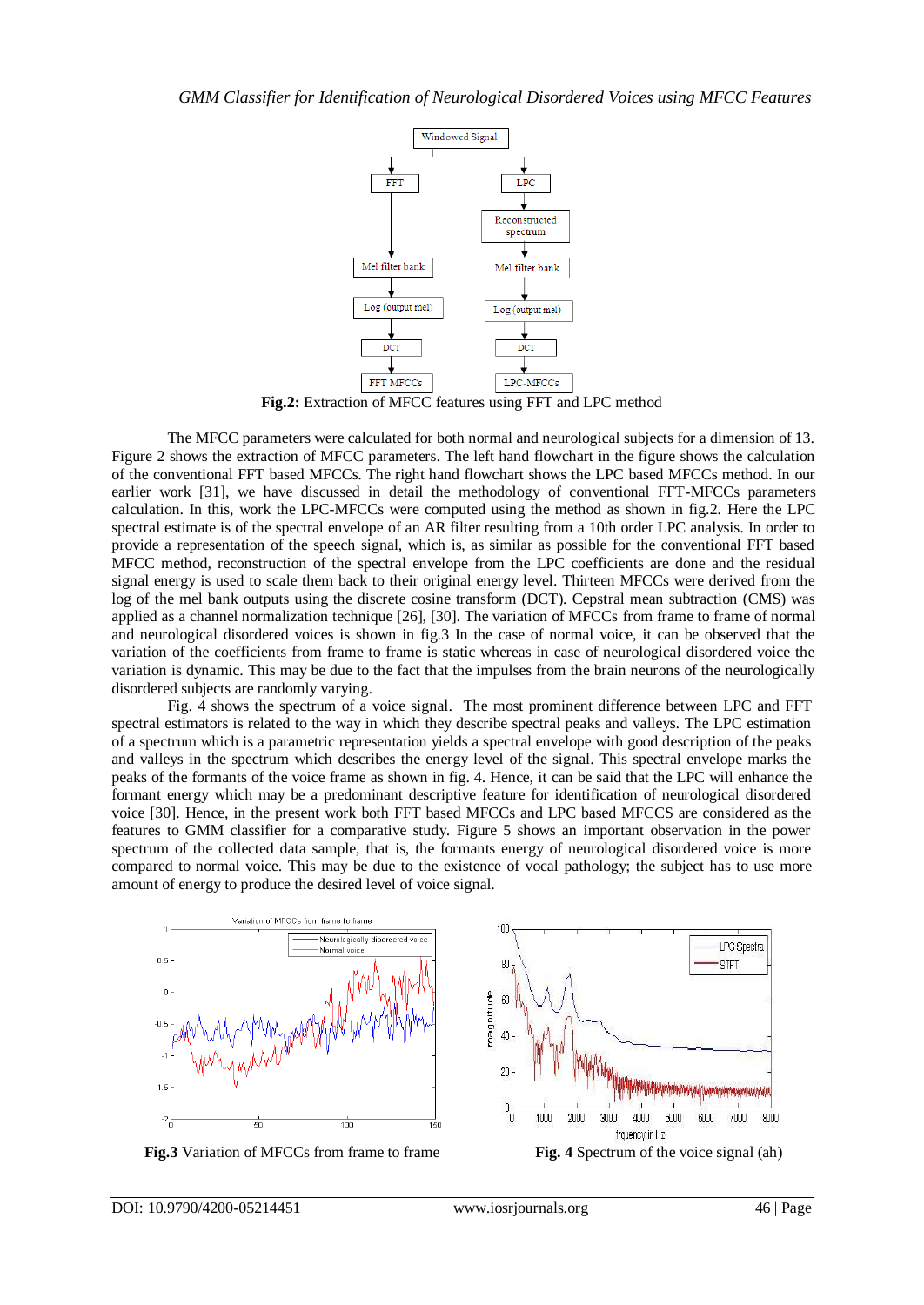

**Fig. 5** Power spectrum of Normal and Disordered voice **Fig.6.** Scatter plot of 2-D cepstral



## **2.3 GMM classifier**

A GMM is a parametric probability density function represented as a weighted sum of Gaussian component densities. GMMs are commonly used as a parametric model of the probability distribution of continuous measurements or features in a biometric system, such as vocal-tract related spectral features in a speaker recognition system [32].

A Gaussian mixture model is a weighted sum of M component Gaussian densities as given by the equation,

$$
P(x | \lambda) = \sum w_i g(x | \mu_i \Sigma_i)
$$
 (2)

where x is a D-dimensional continuous-valued data vector (i.e. measurement or features),  $w_i$ ,  $i=1,....M$ , are the mixture weights, and  $g(x | \mu_i \Sigma_i)$ , i=1, ....,M are the component Gaussian densities. Each component density is a D-variant Gaussian function of the form,

$$
g(x | \mu_i \Sigma_i) = \frac{1}{2\pi^{D/2} |\Sigma_i|} \exp \left\{-\frac{1}{2} (x - \mu_i)' \right\} \Sigma_i^{-1} (x - \mu_i)
$$
 (3)

With mean vector  $\mu_i$  and covariance matrix  $\Sigma_i$ , the mixture weights satisfy the constraint that  $\sum_{i=1}^{M} w_i = 1$ . The mean vectors, covariance matrices, and mixture weights from all component densities parameterize the complete GMM. The notation collectively represents these parameters [30].

$$
\lambda = \{w_i, \mu_i, \Sigma_i\} \qquad i = 1, \dots, M \tag{4}
$$

GMMs are often used in biometric systems, most notably in speaker recognition systems, due to their capability of representing a large class of sample distributions. One of the powerful attributes of the GMM is its ability to form smooth approximations to arbitrarily shaped densities. The use of a GMM for representing feature distributions in a biometric system may also be motivated by the intuitive notion that the individual component densities may model some underlying set of hidden classes. For example, in speaker recognition, it is reasonable to assume the acoustic space of spectral related features corresponding to a speaker's broad phonetic events, such as vowels, nasals, or fricatives. These acoustic classes reflect some general speaker dependent vocal tract configurations that are useful for characterizing speaker identity. The spectral shape of the  $i<sup>th</sup>$  acoustic class can in turn be represented by the mean  $\mu_i$  of the  $i<sup>th</sup>$  component density, and variations of the average spectral shape can be represented by the covariance matrix  $\Sigma_i$ . because all the features used to train the GMM are unlabeled, the acoustic classes are hidden in that the class of an observation is unknown. Assuming independent feature vectors, the observation density of feature vectors drawn from these hidden acoustic classes is a Gaussian mixture [33]. MFCCs follows GMM distribution is as shown in fig.6. Hence, D-dimensional MFCCs can be modelled by GMM model of M-mixtures.

## **2.3.1 Maximum Likelihood Parameter Estimation**

Given training vectors and a GMM configuration, it is necessary to estimate the parameters of the GMM, λ, which in some sense best matches the distribution of the training feature vectors. There are several techniques available for estimating the parameters of a GMM [4]. By far the most popular and well-established method is maximum likelihood (ML) estimation. The aim of ML estimation is to find the model parameters,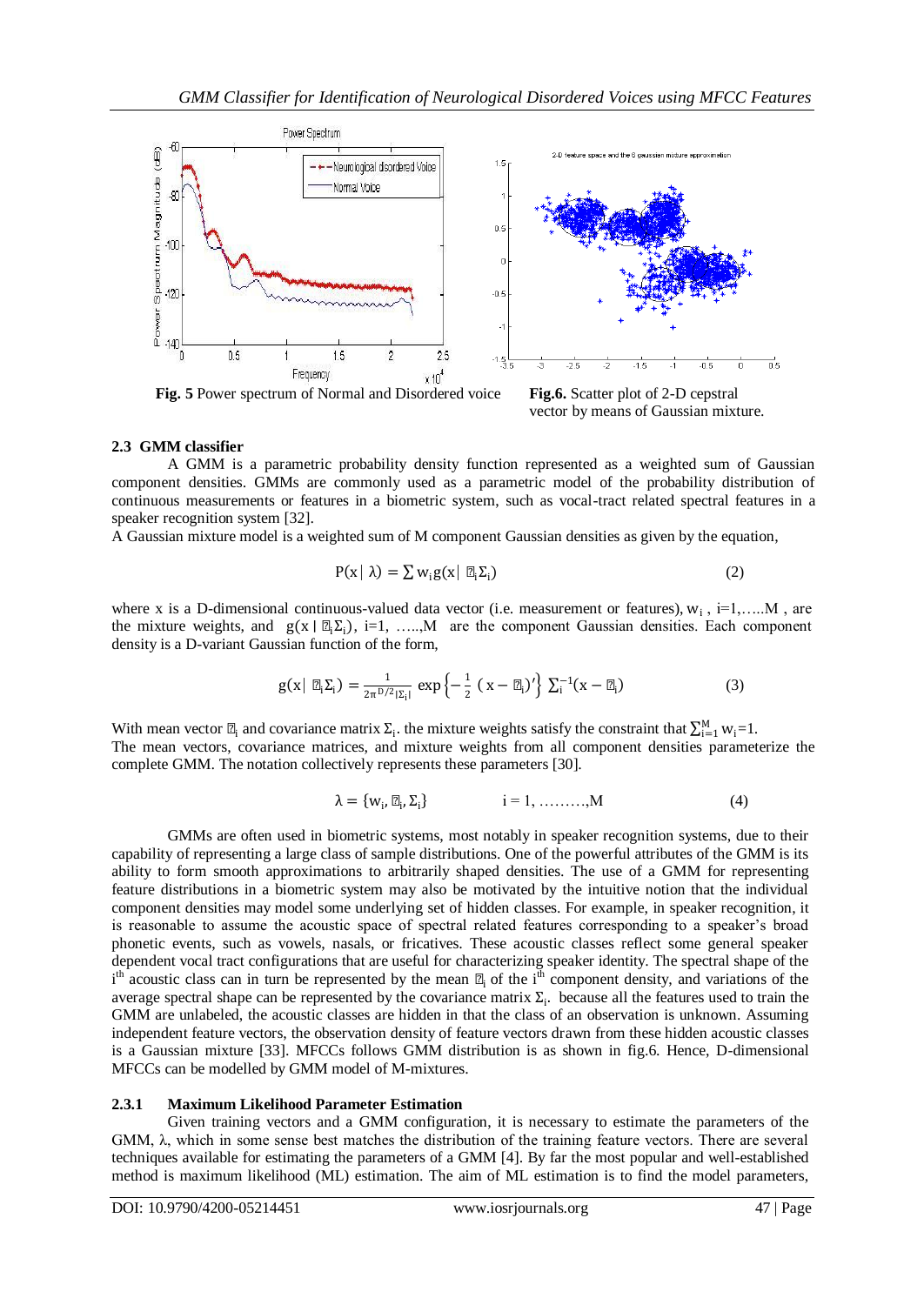which maximize the likelihood of the GMM given the training data. For a sequence of T training vectors  $X = \{x_1, \ldots, x_t\}$ , the GMM likelihood, assuming independence between the vectors, can be written as,

$$
p(X \mid \lambda) = \prod_{t=1}^{T} p(x_t \mid \lambda) \tag{5}
$$

Unfortunately, this expression is a non-linear function of the parameters  $\lambda$  and direct maximization is not possible. However, ML parameter estimates can be obtained iteratively using a special case of the expectation-maximization (EM) algorithm [34].

The basic idea of the EM algorithm is, beginning with an initial model  $\lambda$ , to estimate a new model  $\lambda'$ . such that  $(X | \lambda') \geq p(X | \lambda)$ . The new model then becomes the initial model for the next iteration and the process is repeated until some convergence threshold is reached. The initial model is typically derived by using some form of binary vector quantization estimation.

On each EM iteration, the following re-estimation formulas are used which guarantee a monotonic increase in the model's likelihood value,

Mixture weights 
$$
w'_{i} = \frac{1}{T} \sum_{t=1}^{T} (i | x_{t}, \lambda)
$$
 (6)

Mean  $\mu'_i =$ 

$$
\mu'_{i} = \frac{\sum_{t=1}^{T} \Pr(i \mid x_{t}, \lambda)\lambda_{t}}{\sum_{t=1}^{T} \Pr(i \mid x_{t}, \lambda)}
$$
(7)

Variance (diagonal covariance)

$$
\sigma_i^2 = \frac{\sum_{t=1}^{T} Pr(i | x_t, \lambda) x_t^2}{\sum_{t=1}^{T} Pr(i | x_t, \lambda)} - \mu_i^2
$$
\n(8)

#### **2.3.2 MFCC-based GMM method**

The voice samples were analyzed with 20 ms interval with a overlapping of 10 ms with the previous frame and multiplied by a hamming window. A 13 dimension FFT based MFCCs were extracted and fed into a GMM-based detector enabling a final decision about the absence or presence of pathology. The GMM model for normal and neurologically disordered subjects voices (i.e.  $\lambda_N$  and  $\lambda_D$ ) having 4, 6, and 8 mixtures were trained separately with the expectation-maximization (EM) algorithm to determine the model parameters such as mean vectors, covariance matrices, and mixture weights [35]. During the testing phase the log-likely hood of the test feature vector  $X = \{x_1, x_2, \dots, x_T\}$  is computed for both normal and neurologically disordered subjects voices models. Log likely hood ratio (LLR) for feature vector X is given by the equation [35] and this was repeated for LPC based MFCCs also

$$
\Lambda(X) = \log \left[ p \left( \frac{X}{\lambda_N} \right) \right] - \log \left[ p \left( \frac{X}{\lambda_D} \right) \right] \tag{9}
$$

The flow of the training and testing of the GMM model is as shown in fig.7. The histogram of the LLR estimated from normal and pathological voices after training process is shown in fig.8. The decision threshold  $\Lambda_{\text{TH}}$  is then set to adjust the tradeoff between rejecting pathological voices (false rejection) and accepting normal voices (false acceptance). The log- likely hood ratio is compared with  $\Lambda_{TH}$  and the voice is said to be normal if  $Λ(X) > Λ<sub>TH</sub>$  and disordered if  $Λ(X) < Λ<sub>TH</sub>$ . Fig. 9 shows false acceptance and false rejection plots versus threshold  $\Lambda_{TH}$ . Both lines cross over the equal error rate point (EER).

#### **III. Results And Discussions**

The performance of the system was assessed by averaging the results obtained from fivefold cross-validation scheme [29]. Table 1 shows FFT-MFCC based GMM classifier confusion matrix, accuracy, sensitivity and specificity for different number of the Gaussian mixtures. Specificity and sensitivity means the test's ability to identify negative and positive results, respectively. The accuracy is the proportion of true results (both true positives and true negatives) in the dataset. The GMMs were trained using 4, 8, and 16 mixtures. The classification performance for the different mixtures is tabulated in table 1. It can be observed that the classifier performance for 8-mixture configuration is found to be 88.5%, and it is observed that as the mixtures are increased, the classifier goes into saturation. The equal error rate (EER) of the MFCC-based GMM method is shown in Fig.9. Figure 10 and 11 shows the ROC curve and the DET curve respectively when MFCC-based GMM method shows the best accuracy. The experimentation was repeated for LPC-MFCCs features as input to the GMMs for different mixtures and is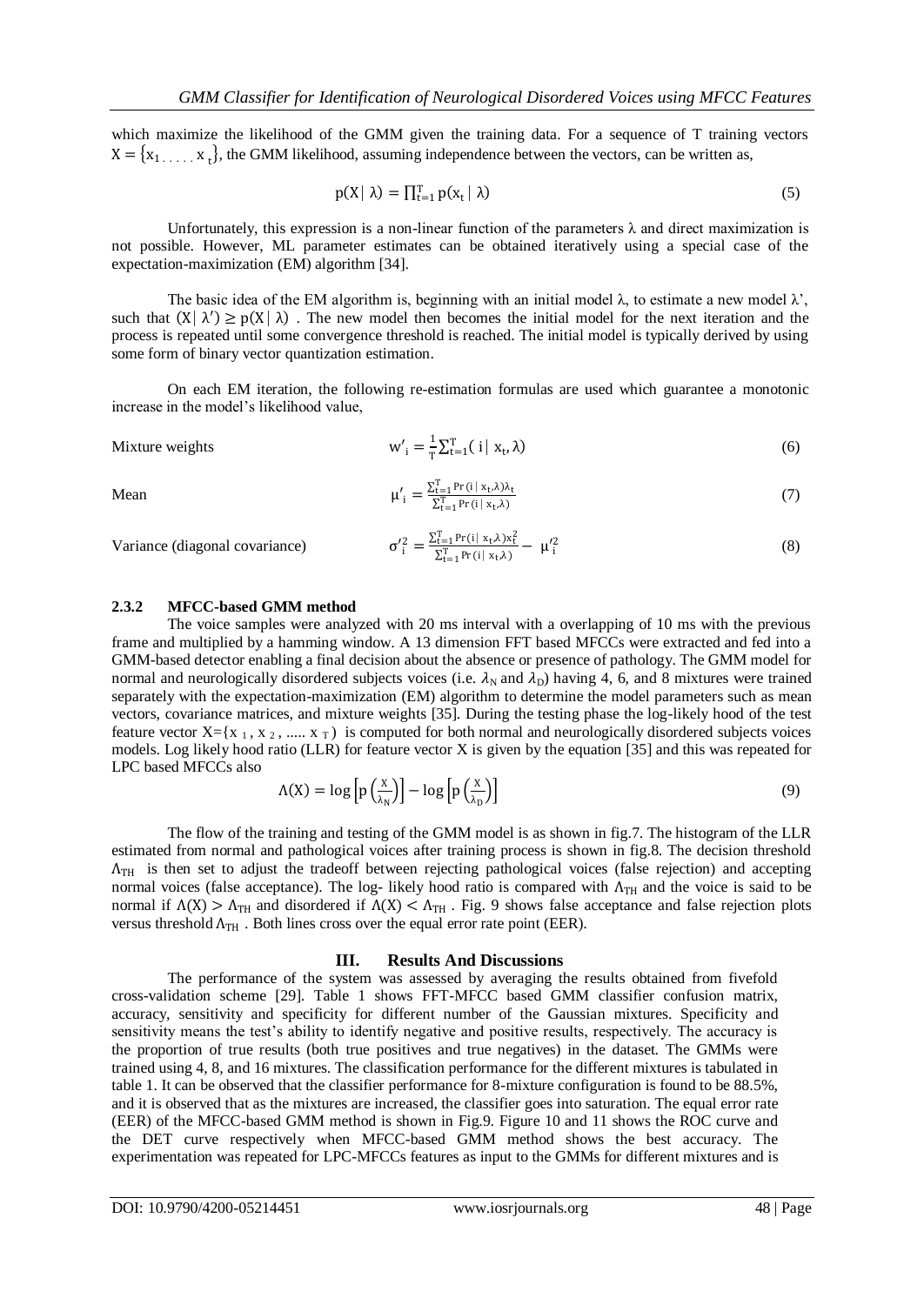tabulated in table 2. It can be observed that the classification accuracy for 8 mixtures is enhanced to 89.55% compared to the MFCCs based GMM, which is 88.5%.



**Fig. 7. (a)** GMM training framework. **(b)** GMM testing framework







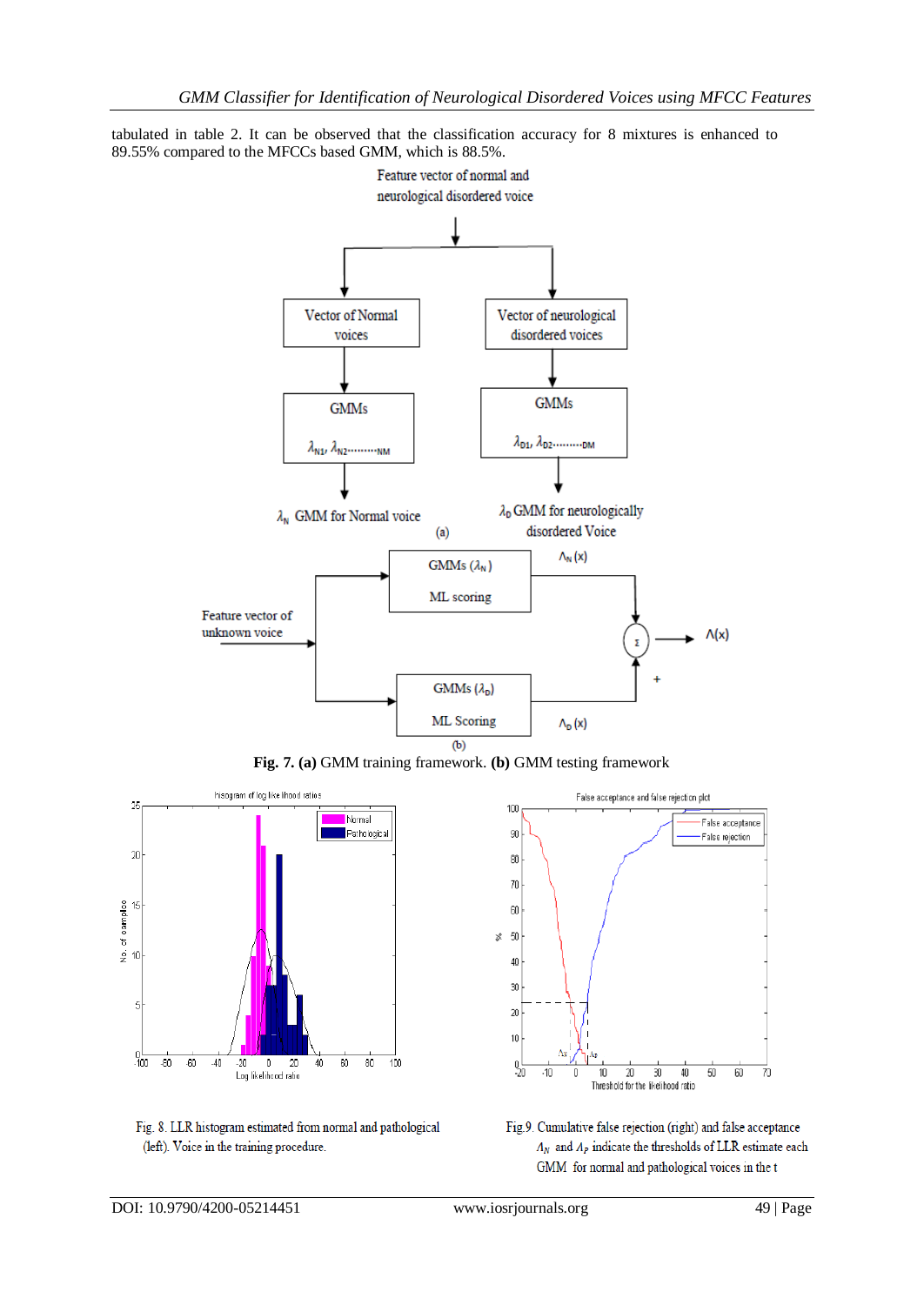

Fig.10 ROC curves for GMM with mixtures 4,8,16.



| Table 1: Ferformance Of FFT-MFCC Dased Gillii Classifier |                         |                 |                    |              |  |  |
|----------------------------------------------------------|-------------------------|-----------------|--------------------|--------------|--|--|
| Method                                                   | <b>Confusion Matrix</b> | Sensitivity (%) | Specificity $(\%)$ | Accuracy (%) |  |  |
| GMM-4 mixtures                                           | 9.5<br>90.5             | 90.5            | 74.1               | 82.3         |  |  |
|                                                          | 74.1<br>25.9            |                 |                    |              |  |  |
| <b>GMM-8 mixtures</b>                                    | 88.1<br>11.9            | 88.1            | 88.9               | 88.5         |  |  |
|                                                          | 88.9<br>11.1            |                 |                    |              |  |  |
| GMM-10 mixtures                                          | 2.38<br>97.6            | 97.6            | 77.7               | 87.1         |  |  |
|                                                          | 77.7<br>22.2            |                 |                    |              |  |  |
| GMM-12 mixtures                                          | 92.9<br>7.14            | 92.9            | 81.5               | 87.2         |  |  |
|                                                          | 18.5<br>81.5            |                 |                    |              |  |  |
| GMM-16 mixtures                                          | 100<br>$\Omega$         | 100             | 74                 | 87           |  |  |
|                                                          | 74<br>25.9              |                 |                    |              |  |  |
|                                                          |                         |                 |                    |              |  |  |

| Table 1: Performance Of FFT-MFCC Based Gmm Classifier |  |  |
|-------------------------------------------------------|--|--|
|                                                       |  |  |

The best performance is highlighted in bold.

#### **Table 2: Performance Of LPC-MFCC Based Gmm Classifier**

| Method                | <b>Confusion Matrix</b> | Sensitivity (%) | Specificity $(\% )$ | Accuracy $(\% )$ |
|-----------------------|-------------------------|-----------------|---------------------|------------------|
| GMM-4 mixtures        | 9.5<br>90.47            | 90.5            | 81.5                | 85.97            |
|                       | 81.5<br>18.5            |                 |                     |                  |
| <b>GMM-8 mixtures</b> | 2.38<br>97.61           | 97.6            | 81.5                | 89.55            |
|                       | 81.5<br>18.5            |                 |                     |                  |
| GMM-10 mixtures       | 42.76<br>95.23          | 95.2            | 81.48               | 88.36            |
|                       | 18.51<br>81.48          |                 |                     |                  |
| GMM-12 mixtures       | 2.38<br>97.6            | 97.6            | 77.7                | 87.7             |
|                       | 77.7<br>22.2            |                 |                     |                  |
| GMM-16 mixtures       | 100<br>$\Omega$         | 100             | 66.6                | 83.3             |
|                       | 33.3<br>66.6            |                 |                     |                  |

The best performance is highlighted in bold.

# **IV. Conclusions**

The MFCC based GMM classifier has shown to be a good classifier for detection of voice disorder showing a classification accuracy of 88.5 % , but it can be observed that the classification accuracy has been enhanced to 89.55% for 8 mixture LPC-MFCC based GMM showing an improvement of 1%. Hence, it can be concluded that LPC-MFCC GMM is a better classifier for classifying neurological disorder voice from normal voices. There is a scope for the future work for implementation of multi class classifier to further classify the different neurological disorders.

## **Acknowledgment**

The authors are grateful to Dr. Harsha and Dr.Keshav, Neurological Department, J.S.S., Hospital, Mysore, for helping us to collect the voice data of neurological disordered patients.